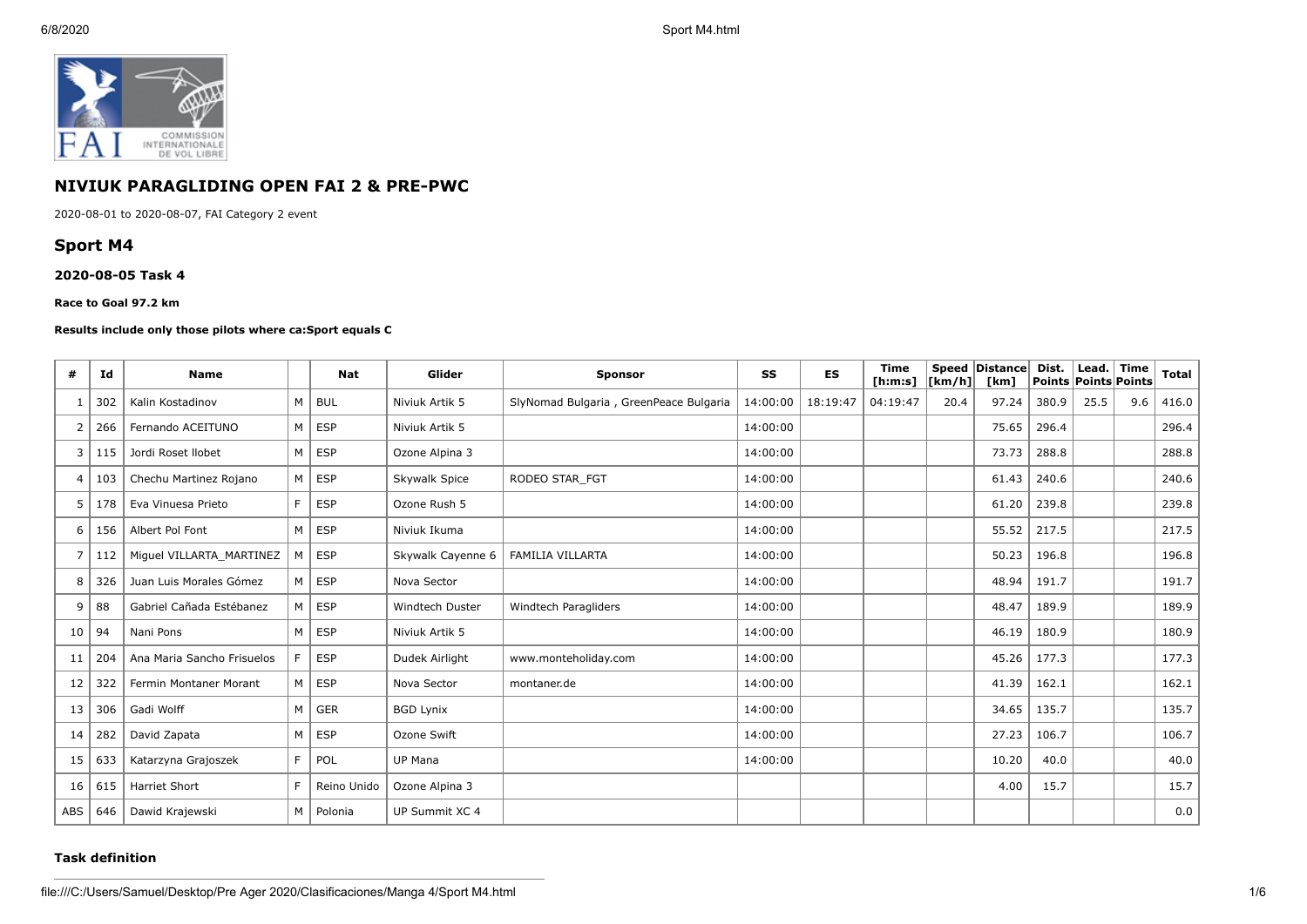6/8/2020 Sport M4.html

| No   | Leg Dist.        | Id               | Radius             | Open  | Close | <b>Coordinates</b>         | <b>Altitude</b> |
|------|------------------|------------------|--------------------|-------|-------|----------------------------|-----------------|
| 1    | $0.0 \text{ km}$ | D <sub>0</sub> 1 | $400 \text{ m}$    | 12:30 | 15:00 | Lat: 42.04635 Lon: 0.74601 | 1560 m          |
| 2 SS | 5.6 km           | <b>B09</b>       | $2000 \; \text{m}$ | 14:00 | 19:00 | Lat: 42.01348 Lon: 0.82603 | 572 m           |
| 3    | 13.2 km          | <b>B03</b>       | 1000 m             | 14:00 | 19:00 | Lat: 42.03198 Lon: 0.70173 | 1012 m          |
| 4    | 26.1 km          | <b>B13</b>       | 2000 m             | 14:00 | 19:00 | Lat: 42.105 Lon: 0.8566    | 878 m           |
| 5    | 75.7 km          | A15              | $4000 \; \text{m}$ | 14:00 | 19:00 | Lat: 42.51263 Lon: 0.48908 | 900 m           |
| 6 ES | 94.1 km          | A13              | 3500 m             | 14:00 | 19:00 | Lat: 42.50195 Lon: 0.79825 | 1086 m          |
| 7    | 97.2 km          | A13              | 400 m              | 14:00 | 19:00 | Lat: 42.50195 Lon: 0.79825 | 1086 m          |

## **Notes**

| Ιd | Name                            | <b>Note</b> |  |  |
|----|---------------------------------|-------------|--|--|
|    | 646   Dawid Krajewski   Ausente |             |  |  |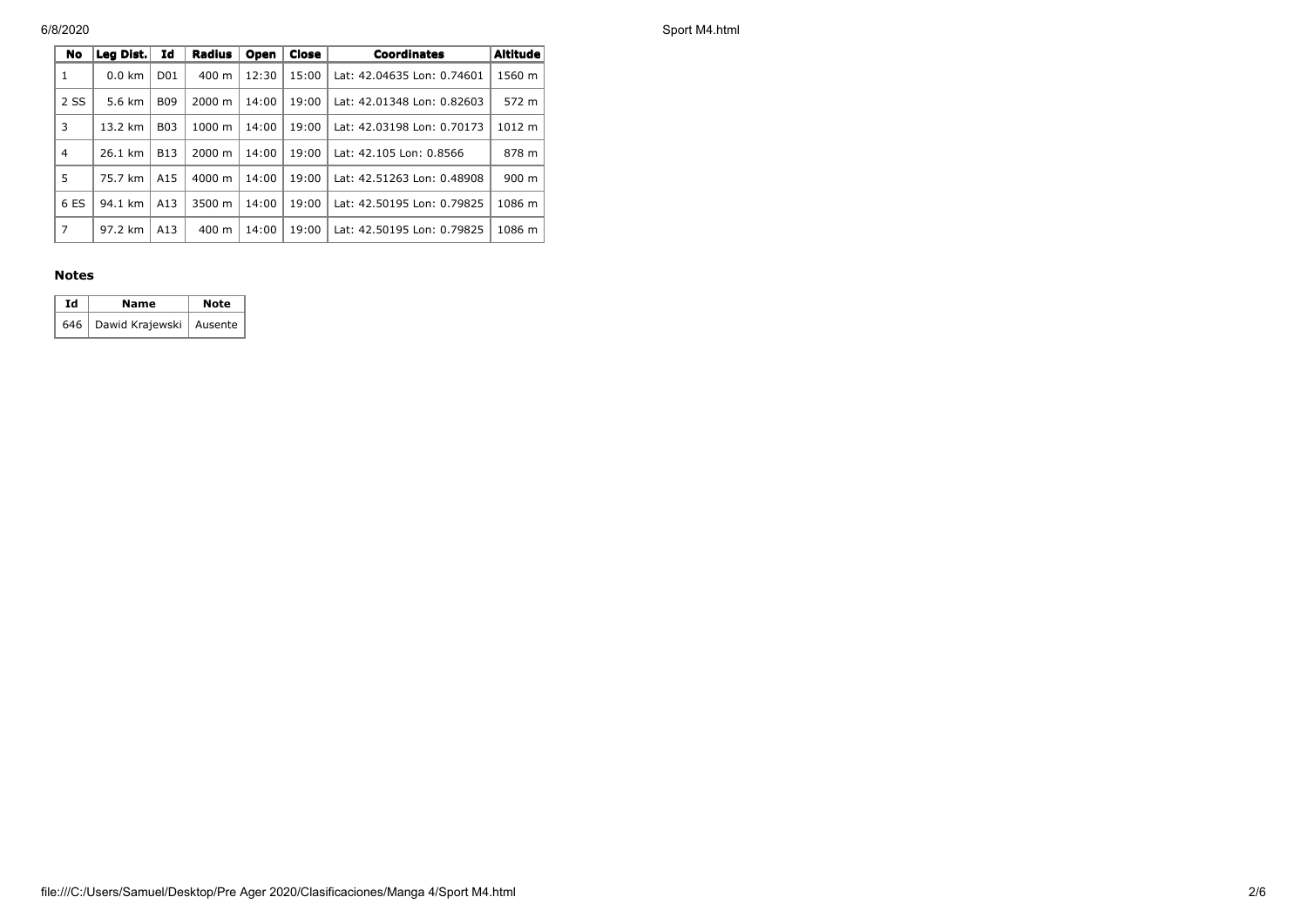6/8/2020 Sport M4.html

**Pilots not yet processed (NYP)**

**Id Name**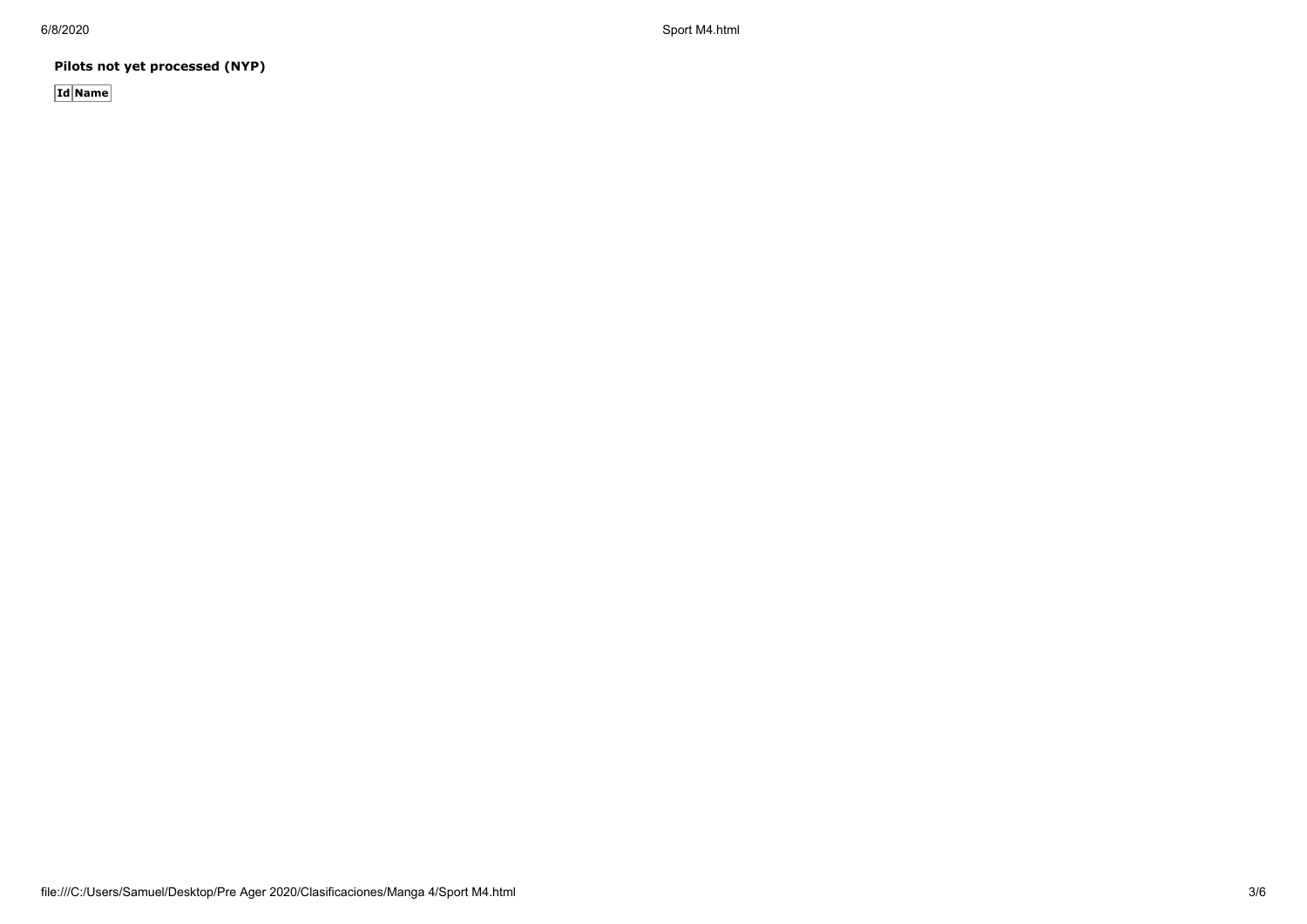# **Task statistics**

| param                           | value                     |
|---------------------------------|---------------------------|
| ss_distance                     | 88.527                    |
| task_distance                   | 97.238                    |
| launch_to_ess_distance          | 94.138                    |
| no_of_pilots_present            | 100                       |
| no_of_pilots_flying             | 100                       |
| no_of_pilots_lo                 | 38                        |
| no_of_pilots_reaching_nom_dist  | 93                        |
| no_of_pilots_reaching_es        | 62                        |
| no of pilots reaching goal      | 62                        |
| sum_flown_distance              | 7945.34499999998          |
| best_dist                       | 97.238                    |
| best_time                       | 2.7214                    |
| worst_time                      | 4.3297                    |
| qnh_setting                     | 1013.25                   |
| no_of_pilots_in_competition     | 104                       |
| no_of_pilots_landed_before_stop | 0                         |
| sum_dist_over_min               | 7547.536                  |
| sum_real_dist_over_min          | 7547.536                  |
| sum_flown_distances             | 7945.345                  |
| best_real_dist                  | 97.238                    |
| last_start_time                 | 2020-08-05T14:00:00+02:00 |
| first_start_time                | 2020-08-05T14:00:00+02:00 |
| first_finish_time               | 2020-08-05T16:43:17+02:00 |
| max_time_to_get_time_points     | 4.3711                    |
| goalratio                       | 0.62                      |
| arrival_weight                  | 0                         |
| departure_weight                | 0                         |
| leading_weight                  | 0.162                     |
| time_weight                     | 0.4571                    |
| distance_weight                 | 0.3809                    |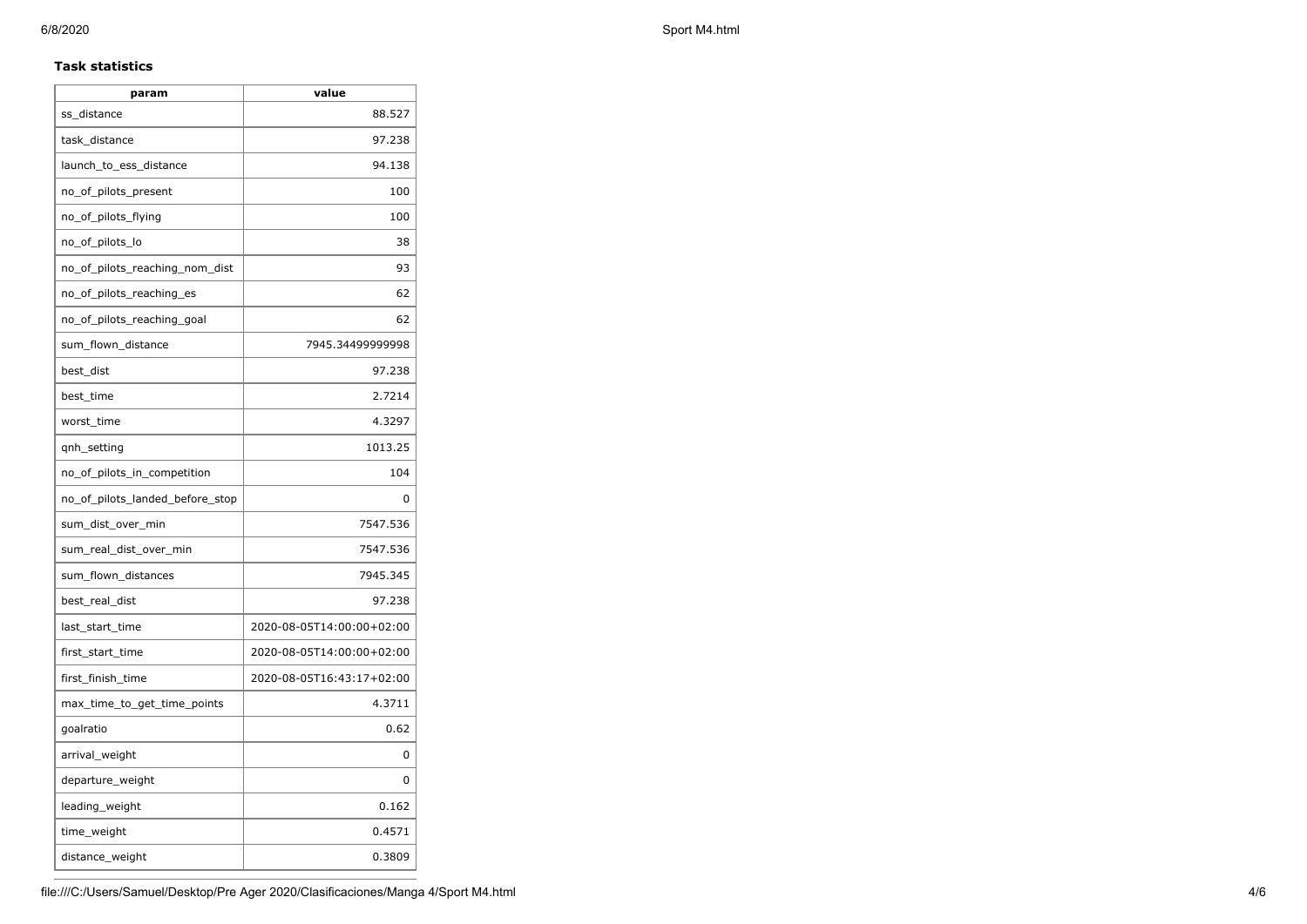| param                        | value        |
|------------------------------|--------------|
| smallest_leading_coefficient | 1.7369       |
| available_points_distance    | 380.9264     |
| available_points_time        | 457.0736     |
| available_points_departure   | 0            |
| available_points_leading     | 162          |
| available_points_arrival     | 0            |
| time_validity                | 1            |
| launch_validity              | 1            |
| distance_validity            | 1            |
| stop_validity                | 1            |
| day_quality                  | $\mathbf{1}$ |
| ftv_day_validity             | 0.9823       |
| time_points_stop_correction  | 0            |

# **Scoring formula settings**

| param                                        | value        |
|----------------------------------------------|--------------|
| id                                           | GAP2020      |
| use_distance_points                          | 1            |
| use_time_points                              | 1            |
| use_departure_points                         | 0            |
| use leading points                           | 1            |
| use_arrival_position_points                  | 0            |
| use_arrival_time_points                      | 0            |
| time points if not in goal                   | $\Omega$     |
| jump_the_gun_factor                          | $\Omega$     |
| jump_the_gun_max                             | 0            |
| use_1000_points_for_max_day_quality          | $\Omega$     |
| normalize_1000_before_day_quality            | 0            |
| time_validity_based_on_pilot_with_speed_rank | $\mathbf{1}$ |
| bonus_gr                                     | 4            |
| no_pilots_in_goal_factor                     | 0.8          |
| task_stopped_factor                          | 0.7          |

6/8/2020 Sport M4.html